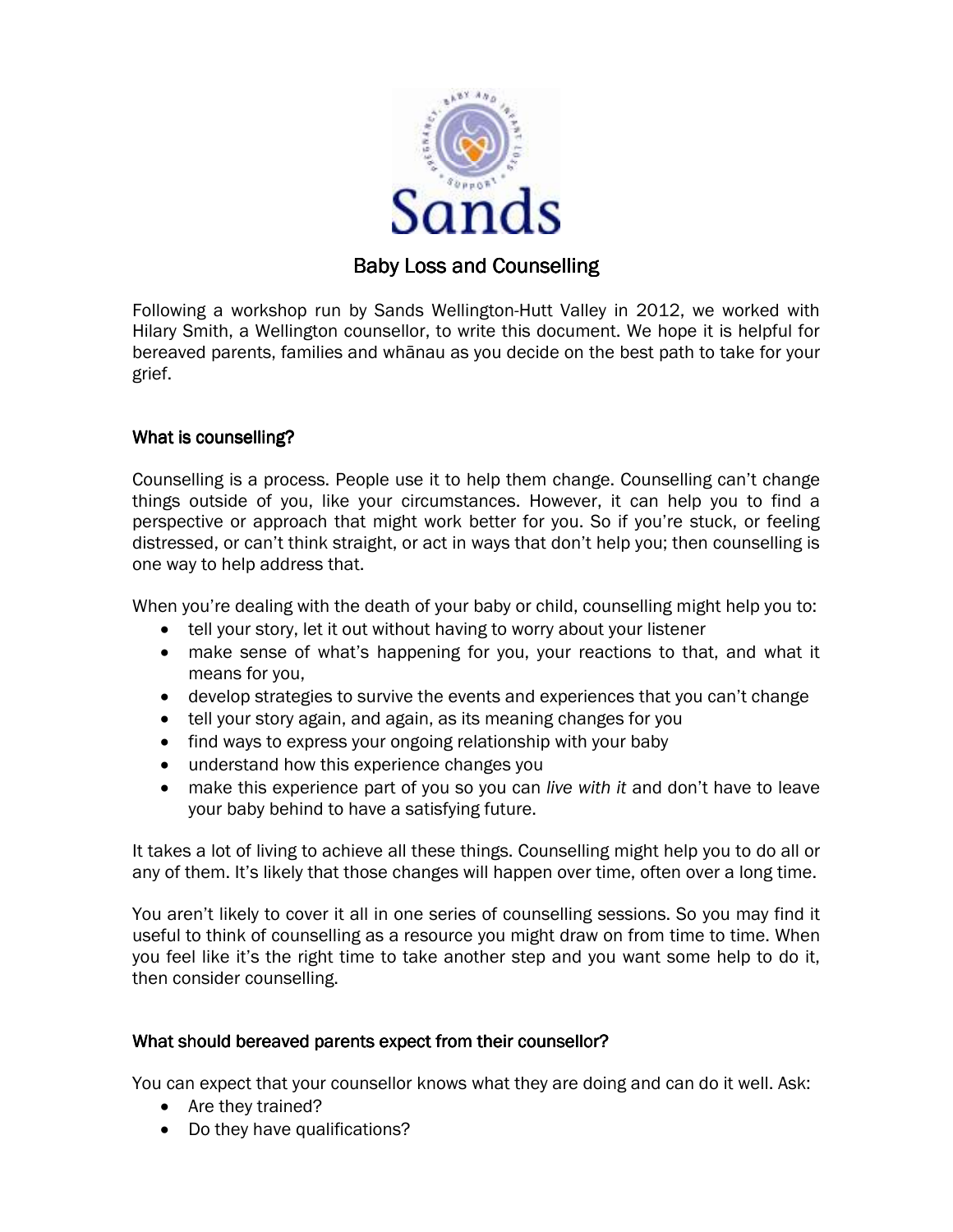- Are they a member of a professional association with a code of ethics and a complaints procedure? ( Most will be NZAC, NZAP, CCANZ, ANZASW)
- Do they have supervision and who is their supervisor?
- What is their background and experience for dealing with the issues that matter to you?

You can expect that your counsellor treats you with respect and compassion, and that you feel comfortable with them. It is absolutely fine to ring around a number of counsellors until you find one that feels right. It is also fine to decide after a session or two that you would rather try someone else.

You can expect that your counsellor can and will take care of themselves. They may be moved by your story, but the counselling is about you, not them. You do not have to look after them in any way. Occasionally a counsellor might share some of their own experience, but only if it is in some way helpful to you to hear it.

You can expect that your counsellor is knowledgeable about grief and loss generally. They may not know as much about grieving a baby or child. So it's good to check that out when you are choosing a counsellor.

You can expect that your counsellor helps you to work out what you want from the counselling, and what will be useful for you. Counsellors are usually good at asking questions that will help you to figure this out if you feel uncertain or overwhelmed.

You can expect that the counsellor will work at your pace and will care about your experience and what it means for you.

You can expect that your counsellor will be straight with you about the way they work and their skill and knowledge in the area you need. They will help you to find someone else if you decide you want to change counsellors.

### What happens if the counselling isn't going as expected?

If the counselling isn't going as you expected, it's quite likely that it's because you and the counsellor have different expectations about what's wanted. The counsellor may have misunderstood what you're after. Maybe your expectations have changed a little, or maybe you're hoping for something that counselling can't achieve. It is also possible that this counsellor just doesn't quite click with you.

If it feels like the counselling isn't working well for you, speak up. Tell your counsellor it's not feeling very helpful. You can discuss your expectations of counselling at any stage. You can ask the counsellor to clarify where they see the work going. You can say 'this doesn't work well for me', or 'I don't like it when you do that', if there is something specific you can describe.

You are free to stop the process at any time, and you don't have to offer an explanation. But speaking up is more likely to be helpful to you. It helps you to take control of the counselling process, so you can get what you want from it.